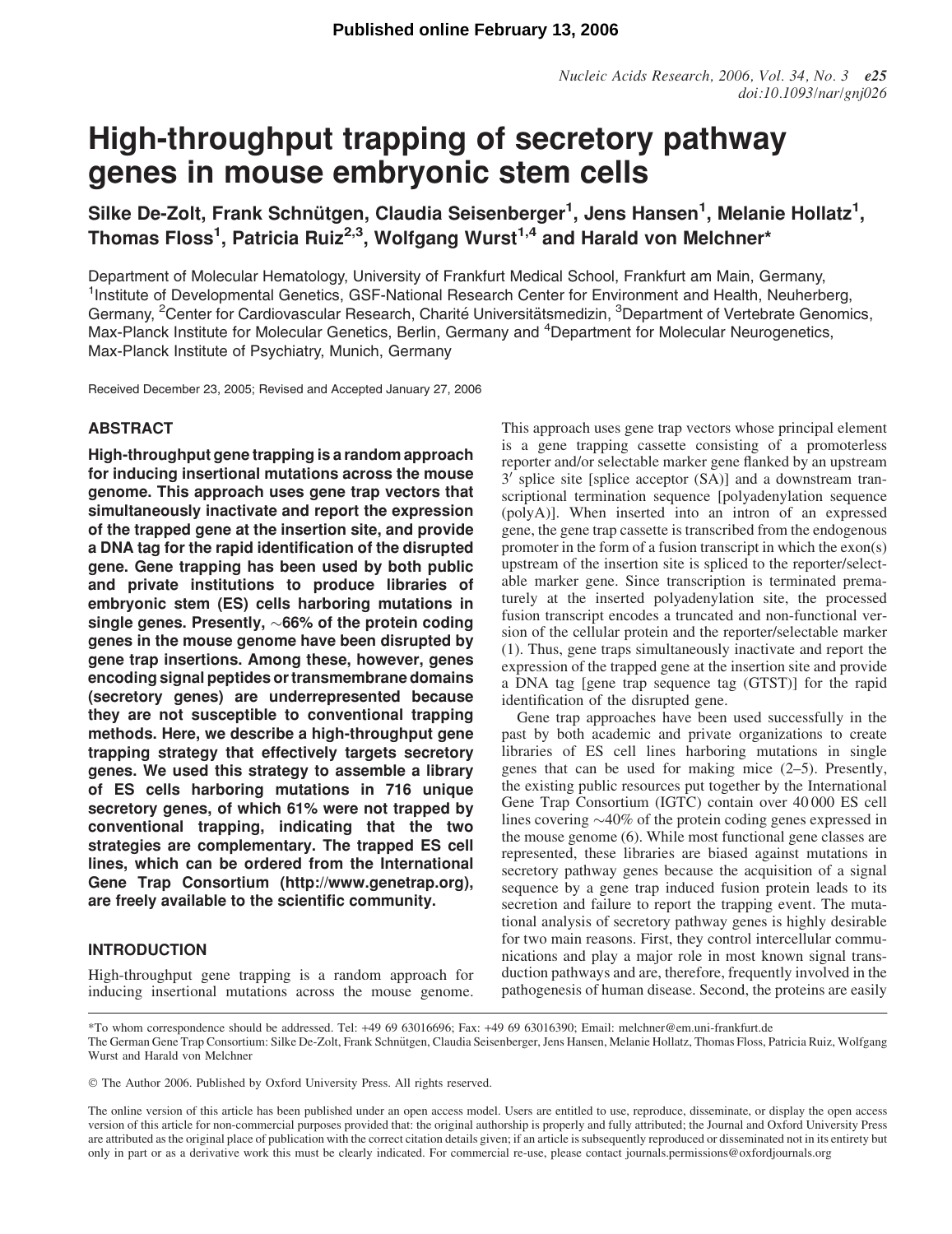accessible by exogenous compounds and are, hence, preferred targets for drug development.

To mutate secretory genes more effectively in mammalian cells, we and others have developed gene trap vectors that are activated only after capturing a signal sequence or a transmembrane domain from an endogenous gene (7–9). Typically, these vectors contain a transmembrane domain (TM) upstream of a marker gene, which anchors the gene trap fusion protein in the cell membrane.

We have previously shown that the retroviral gene trap vector -U3Ceo- traps secretory genes with high efficiency in somatic cells (9). Here, we show that this vector and its conditional variant -FlipRosaCeo- (10) trap secretory genes with similar efficiency in ES cells and induce null mutations with a frequency comparable to other gene trap vectors. We have used these vectors to assemble the largest library of ES cell lines with mutations in secretory genes yet assembled, presently totaling 717 unique genes. Most importantly, more than half of these genes have not been trapped before, underscoring the utility of secretory trapping for the costeffective saturation mutagenesis of the mouse genome (11,12).

## MATERIALS AND METHODS

#### Plasmids

The U3Ceo gene trap vector was obtained as previously described by inserting a CD2/neomycin-phosphotransferase fusion gene (Ceo) into the U3 region a promoter- and enhancerless Moloney murine leukemia virus (9,10). To obtain Ceo cassettes specific for each translational reading frame, the original pU3Ceo vector specific for the second reading frame  $(\overrightarrow{U3C}ee^2)$  (9,10) was modified as follows: to obtain  $U3Ceo<sup>1</sup>$  for trapping the first reading frame, the oligonucleotides 5'-acgaatgcc-3' and 5'-cattcgtgt-3' were annealed and cloned into the unique BsmI and BsgI sites of pU3Ceo. To obtain  $U3Ceo<sup>3</sup>$  for trapping the third reading frame, pU3Ceo was cleaved with BsmI and re-ligated after removing the  $3'$  overhangs with T4-DNA polymerase (New England Biolabs, Frankfurt am Main, Germany). FlipRosaCeo vectors were derived from FlipRosa $\beta$ geo (10) by replacing the  $SA\beta$ geo cassette with the frame-specific Ceo cassettes.

#### ES cell cultures and infections

The  $[C57BL/6J \times 129S6/SvEvTac]F1$  and  $[129/SvPas]$ TBV-2 ES cell lines were grown on irradiated or mitomycin C-treated MEF feeder layers in the presence of 1000– 1500 U/ml leukemia inhibitory factor (LIF) (Esgro, Chemicon, Hofheim, Germany) as described previously (4,10).

For mutational analysis, ES cells were trypsinized and seeded onto gelatinized plates. After incubating for 1 h, the slower sedimenting and less adherent feeder cells were removed by gentle washing followed by a medium change. This procedure was repeated for three passages before RNA extraction.

For embryoid body cultures, ES cells were grown for 8 days in bacterial culture dishes without LIF and feeder layers. Embryoid bodies were recovered by centrifugation, trypsinized and grown on gelatinized tissue culture plates for a further 2–3 days before RNA extraction.

Gene trap retrovirus was produced in Phoenix-Eco helper cells by using the transient transfection strategy described previously (10). ES cells were infected with the viruscontaining supernatants at a multiplicity of infection of <0.5. Gene trap expressing ES cell lines were selected in 130  $\mu$ g/ml (F1) or in 150  $\mu$ g/ml (TBV-2) G418 (Invitrogen, Karlsruhe, Germany), manually picked, expanded and stored frozen in liquid nitrogen.

#### Gene expression analyses

RT–PCRs were performed according to the standard protocols by using 75 ng of reverse-transcribed total RNA in a total volume of 50  $\mu$ l. Real-time RT–PCR analysis of gene expression in ES cells was performed using SYBR green chemistry (ABgene, Epsom, UK) and an iCycler (Biorad) machine. cDNA was synthesized from total RNA using random priming and Superscript II (Invitrogen) reverse transcriptase. Primers (20–22mer) flanking the gene trap insertion site were designed to span at least one intron and to amplify fragments between 100 and 250 nt. PCRs were run as triplicates on 96-well plates, with each reaction containing cDNA derived from 7.5 to 15 ng of total RNA, 5 pmol of each primer and  $1 \times$  ABsolute SYBR fluorescein mix (ABGene) in a  $25 \mu l$  volume. The temperature profile was 10 min at 95 $\degree$ C and then 40 cycles at 94 $\degree$ C for 15 s, 61°C for 30 s and 72°C for 30 s. Gene-specific primer sequences are listed in Supplementary Table 3. Generic primers are available on request.

For northern blotting, total RNA was extracted from tissue by using the RNeasy Mini Kit (Qiagen, Hilden, Germany) according to the manufacturer's instructions. The RNA (20  $\mu$ g) was fractionated on 1% formaldehyde/agarose gels, blotted onto Hybond N+ (Amersham Biosciences) nylon membranes and hybridized to <sup>32</sup>P-labeled cDNA probes (Hartmann Analytic, Braunschweig, Germany) in ULTRAhyb hybridization solution (Ambion, Austin, TX) according to the manufacturer's instructions. The C030019F02Rik-cDNA probe was obtained by asymmetric RT–PCR using an antisense primer complementary to exon 7 of the C030019F2Rik gene (10).

Semiautomated 5'-rapid amplification of cDNA ends (5'-RACE) and sequencing were performed as described by Hansen et al. (4).

## CD2 antibody staining and FACS analysis

A total of  $10^6$  cells were suspended in 50  $\mu$ l phosphatebuffered saline (PBS) (Invitrogen, Karlsruhe, Germany) and incubated for 30 min at  $4^{\circ}$ C with 2.5  $\mu$ g/ml of CD2-specific mouse monoclonal antibody Leu-5b (Becton Dickinson, Heidelberg, Germany). Subsequently, the cells were incubated for 30 min at  $4^{\circ}$ C in 50 µl PBS containing 10% (v/v) fluorescein isothiocyanate (FITC)-conjugated sheep anti-mouse-Fab'2 antibody (Chemicon, Limburg, Germany). Finally, cells were suspended in 500  $\mu$ l of 2% formaldehyde in PBS and analyzed in a FACScan(Becton Dickinson) flow cytometer.

#### GTST analysis

GTSTs were analyzed as described previously (4) by using the following databases: BayGenomics ([http://baygenomics.](http://baygenomics) ucsf.edu), GenBank (release 150), Unigene (built 150), RefSeq (release 13) (all at<http://www.ncbi.nlm.nih.gov>),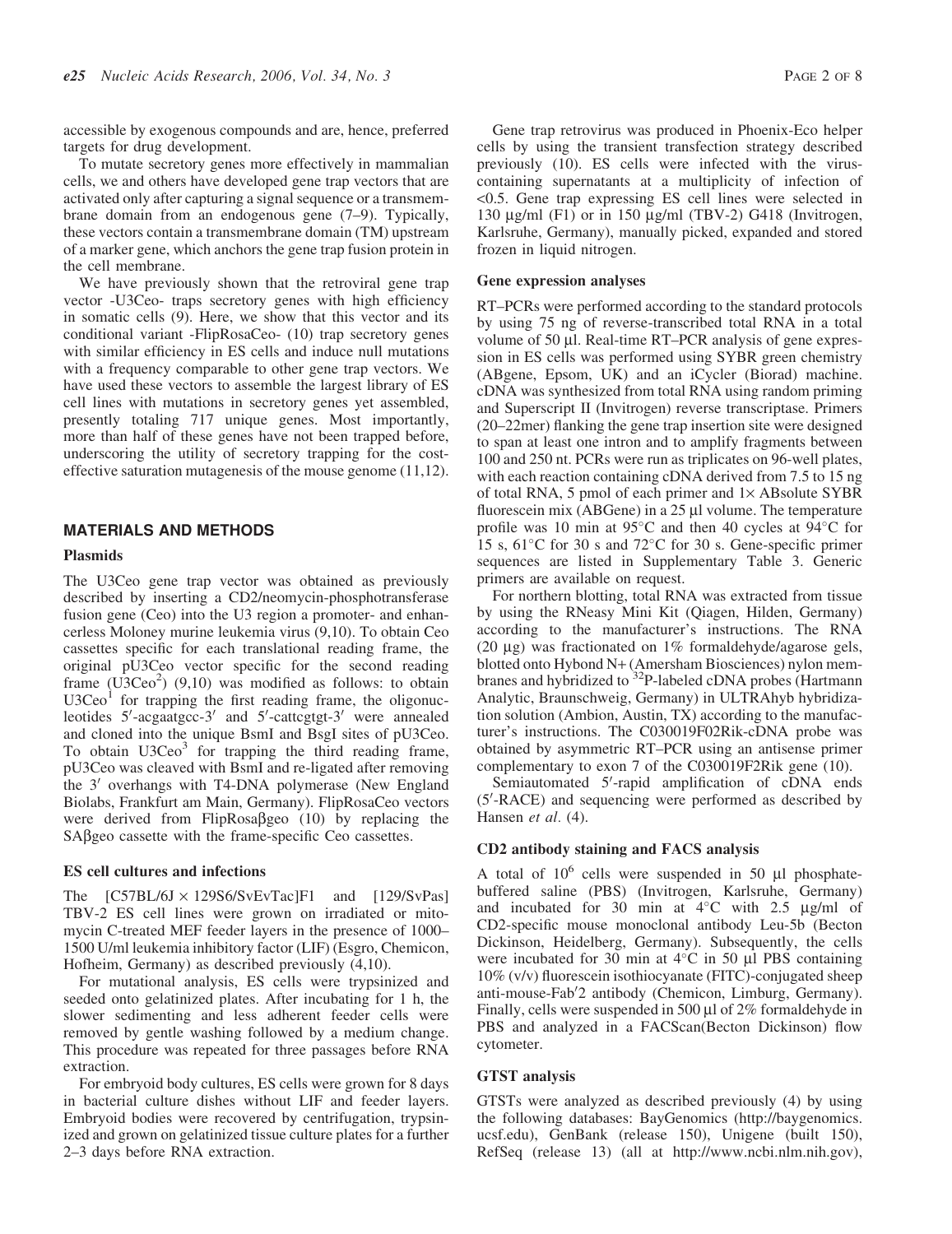ENSEMBL v33.34 (<http://www.ensembl.org>), MGI (www. informatics.jax.org), GeneOntology (October 2005 release) [\(http://www.geneontology.org](http://www.geneontology.org)), SMART version 4.1 (<http://> smart.embl-heidelberg.de) and TargetP version 1.1 (<http://> www.cbs.dtu.dk).

## ES cell injections, breeding and genotyping

M076C04 (TBV-2; 129SvPas) and G033C05 (F1; C57BL6/  $j \times 129S6/SvEvTac$ ) ES cell derived chimeras were generated by injecting C57Bl/6 blastocysts. The resulting male chimeras were bred to C57Bl/6 females, and F1 agouti offspring containing the disrupted transgene were intercrossed to obtain homozygous F2 mice. Genotyping was performed on mouse tail DNA by PCR using primers against the sequences flanking the gene trap insertion previously identified in ES cells by inverse PCR and sequencing.

## RESULTS

## Assembly of an ES cell library with mutations in secretory genes

We used the retroviral gene trap vectors U3Ceo and FlipRosaCeo (Figure 1) to transduce the promoterless reporter gene -Ceo- into mouse ES cells in all three translational reading frames. Both vectors are promoter and enhancerless Moloney murine leukemia viruses with the -Ceo- gene inserted either in the U3 region of the retroviral LTR (U3Ceo) or in the body of the virus between the LTRs (FlipRosaCeo) (Figure 1) (10). The Ceo gene is an in-frame fusion between an ATG-less, C-terminally truncated human CD2 receptor cDNA and the neomycinphosphotransferase gene (neo). The CD2 moiety of the fusion gene provides a type II transmembrane domain (TM) and an N-terminal cryptic splice acceptor sequence, which has been shown to effectively induce splicing when inserted into an intron of an expressed gene (13). Productive insertions into secretory genes require capture of a signal sequence or a transmembrane domain to invert the default inside/out (type II) transmembrane orientation of the Ceo protein so that its catalytic C-terminus is placed into the cytosol where it confers G418 resistance.



Figure 1. Schematic representation of the secretory gene trap vectors. LTR, long terminal repeat; Ceo, CD2/neomycinphosphotransferase fusion gene; SA, splice acceptor; TM, transmembrane domain; frt (yellow triangles) and F3 (green triangles) heterotypic target sequences for FLPe recombinase; loxP (red triangle) and lox511 (purple triangles), heterotypic target sequences from Cre recombinase.

To test the trapping efficiency of the three frame-specific U3Ceo vectors, we initially used them individually to produce 783 cell lines with  $U3Ceo<sup>1</sup>$ , 831 with  $U3Ceo<sup>2</sup>$  and 463 with U3Ceo<sup>3</sup>, yielding insertions in the first, second and third translational reading frame, respectively. GTST recovery by 5'-RACE (4) and database analysis revealed that of the 439 genes recovered, 332 (76%) were trapped in one frame only. Moreover, an equal fraction of unique genes were trapped in each frame-specific library (i.e.  $\sim 30\%$ ), suggesting that reading frames are evenly distributed between secretory genes. Overall, only 24% of the genes were trapped in more than one reading frame. Thus, a substantial number of trappable genes are missed by each of the frame-specific vectors and therefore we used pools of all three to complete the library production.

Overall, we isolated 4569 ES cell lines with secretory trap insertions and recovered 4167 GTSTs, of which 3260 were derived from U3Ceo- and 907 from FlipRosaCeo insertions.

In silico analysis employing a combination of SMART [\(http://smart.embl-heidelberg.de\)](http://smart.embl-heidelberg.de) and TargetP ([http://www.](http://www) cbs.dtu.dk) software revealed that 80% of all insertions were in secretory genes. Of these, 33% encoded a signal peptide, 24% a signal peptide and a transmembrane domain, 11% a type II transmembrane domain and 12% a mitochondrial protein. The remaining 20% encoded neither a signal peptide nor a transmembrane domain. RT–PCR analysis of several non-secretory trap events revealed that in each case the CD2 transmembrane domain was either partly or completely lost from the cell-provirus fusion transcript as a result of aberrant splicing (data not shown).

Ninety-six percent of the U3Ceo- and 99% of the FlipRosaCeo GTSTs belonged to known genes. A total of 717 unique genes were trapped, of which 440 have not been trapped by any of the conventional strategies applied by the IGTC or by the biotechnology company -Lexicon Genetics- (2,6) (Table 1).

Secretory gene trapping rates were consistently inferior to the conventional trapping rates and decreased more quickly with accumulating integrations (6). On average, the Ceo vectors needed more than twice as many insertions to trap a novel gene than, for example, the conventional gene trap vector  $Rosa\beta$ geo (14) (Figure 2). This inferior secretory trapping rate is due to significantly smaller genomic and intragenic integration targets: genomic, because only 1/3 of all coding genes encode secretory proteins according to the ENSEMBL database; intragenic, because productive

Table 1. Summary of results obtained with the secretory gene trap vectors<sup>a</sup>

| Gene trap vector                             | U3Ceo | FlipRosaCeo | Total          |
|----------------------------------------------|-------|-------------|----------------|
| Number of ES cell lines                      | 3620  | 949         | 4569           |
| Number of GTSTs                              | 3260  | 907         | 4167           |
| Number of insertions into<br>annotated genes | 3144  | 898         | 4042 (97.0%)   |
| Number of unique genes<br>trapped            | 618   | 276         | $717^{\circ}$  |
| Number of 'hot spots' <sup>b</sup>           | 281   | 95          | 343 $(45\%)^c$ |

<sup>a</sup> Analysis based on NCBI mouse genome build 34 and RefSeq release 13.

 $b$ All genes with  $\geq 2$  insertions were classified as hot spots.

<sup>c</sup>Genes and hot spots trapped by both vectors have been counted only once.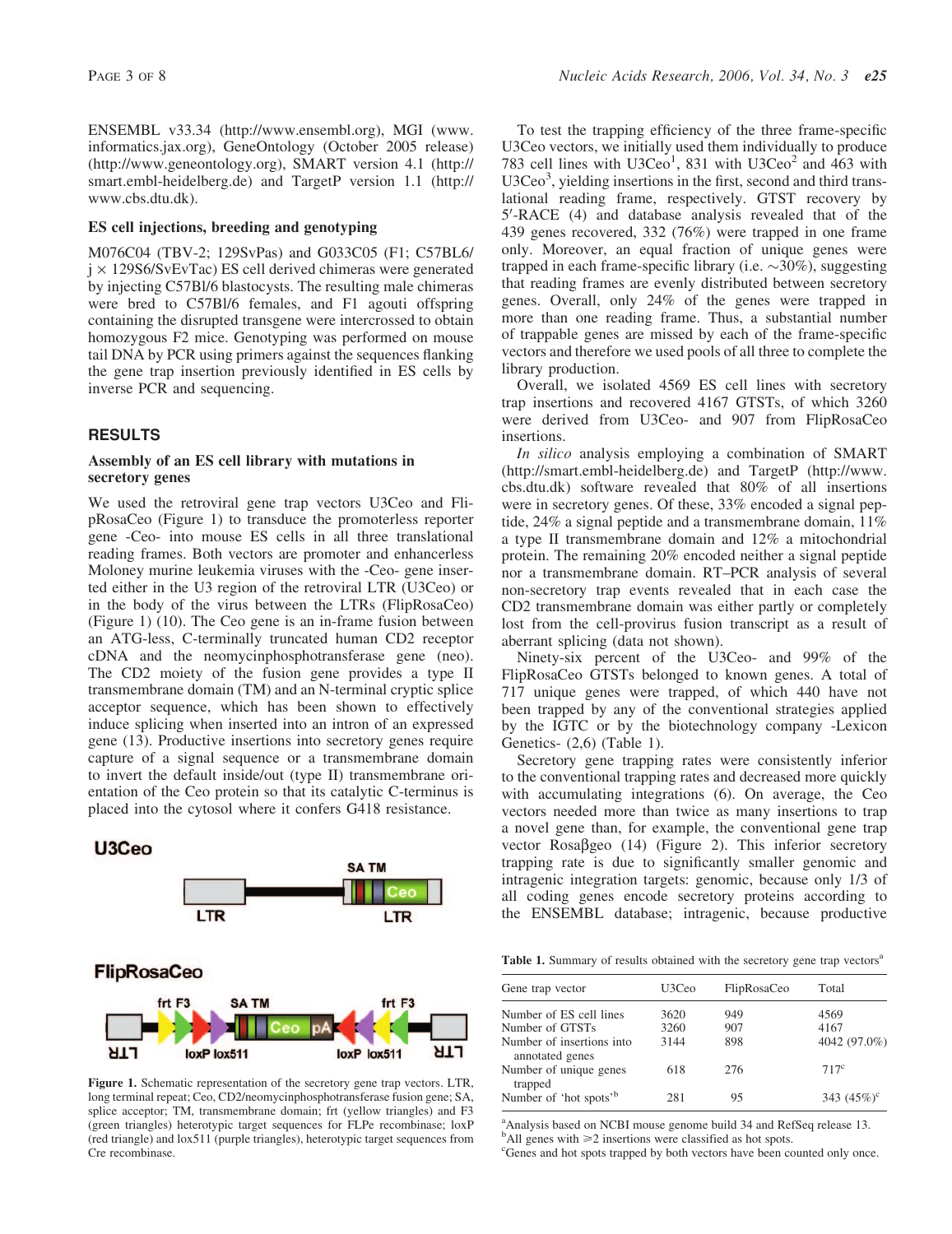

Figure 2. Comparison of the rates of trapping of secretory and standard gene trap vectors. GTSTs matching unique genes ( $e \le 10^{-6}$ ) were identified by using the RefSeq database (rel. 13) and the BlastN algorithm. The number of novel genes hit by accumulating insertions was traced chronologically.



Figure 3. Correlation between secretory trap insertions and the number of individual genes per chromosome.

insertions are restricted to introns downstream of signal peptide- or transmembrane domain encoding exons.

#### Secretory trap insertions are not entirely random

Secretory traps insert into all chromosomes except the Y chromosome and have a preference for chromosomes with a high density of genes. As shown in Figure 3, the number of secretory trap insertions per chromosome is correlated with the number of genes on that chromosome, which is similar to the previously reported insertion pattern of conventional gene trap vectors (4).

As expected from the reported preference of retroviral integrations near the  $5'$  end of genes and from observations made in previous trapping screens, the majority of the secretory trap insertions occurred into the first or second intron of a gene (Figure 4) (4,15).

Similar to their conventional counterparts, secretory gene traps have several preferred insertion sites or integration 'hot spots' across the mouse genome. Almost half of the trapped secretory genes contained two or more insertions, and some were hit up to 50 times. Examples include the serine carboxypeptidase 1 (Scpep1/Accession no. NM\_029023) with 50 insertions, cadherin 1 (Cdh1/Accession no. NM\_009864) with 42, the protein tyrosine phosphatase receptor type F (Ptprf/Accession no. NM\_011213) with 39- and the A disintegrin and metalloprotease domain 19 (Adam19/Accession no. NM\_009616) with 35 insertions. Presumably owing to the smaller integration target and to the need for productive insertions to occur downstream of signal sequences or transmembrane domains, the secretory gene trap hot spots were twice as frequent and averaged twice as many insertions per hot spot as the conventional gene trap hot spots (data not shown) (4). Interestingly, although secretory hot spots were not related to gene size, in a given hot spot, insertions tended to cluster in the larger introns, confirming their higher susceptibility to trapping (data not shown) (16).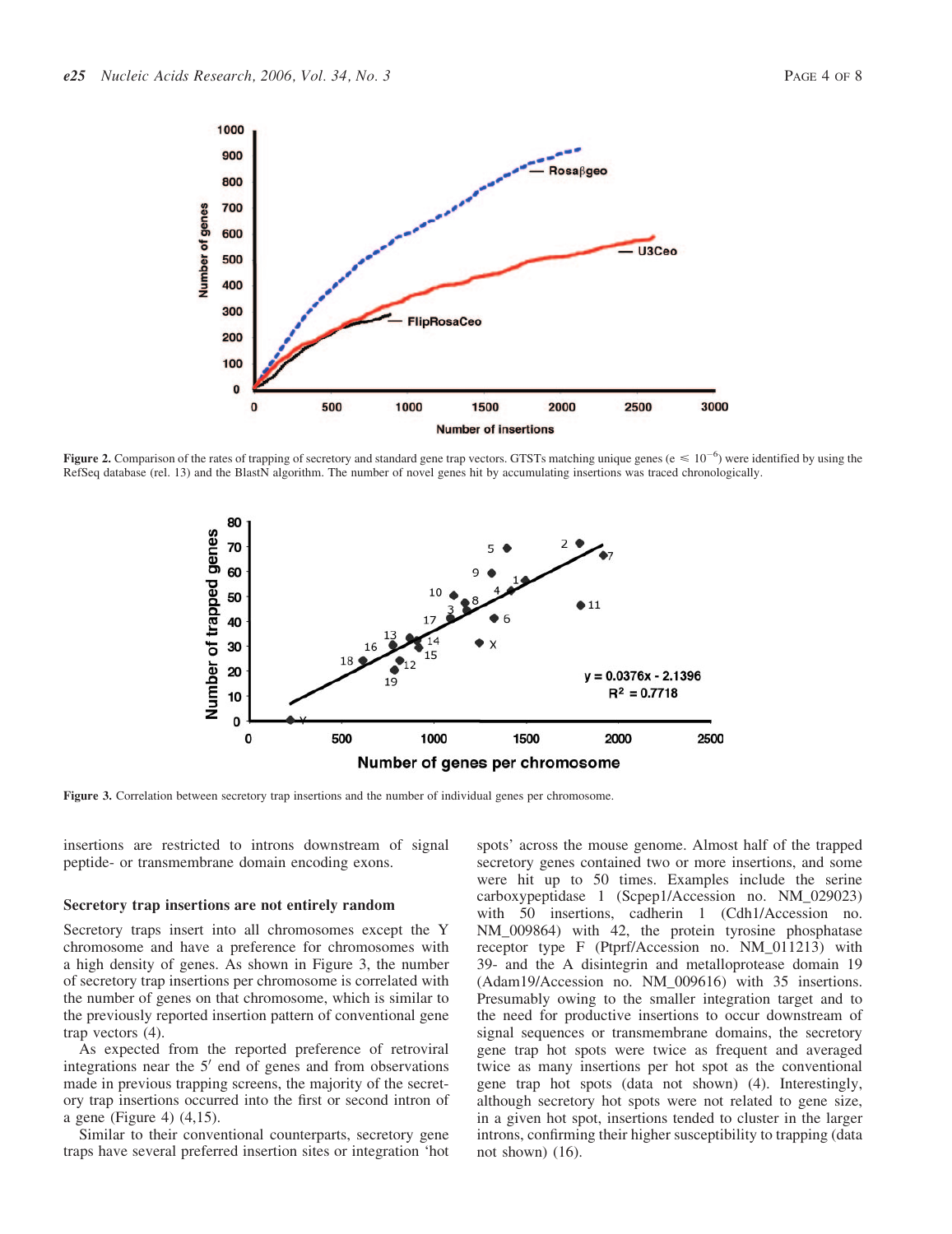

Figure 4. Distribution of gene trap insertions according to the position of the trapped intron within genes. The data are based on NCBI mouse genome build 34 and RefSeq database release 13.



**Figure 5.** CD2 expression by U3Ceo trapped ES cells. A total of  $5 \times 10^4$  cells were infected with U3Ceo retrovirus selected in G418. A total of  $1 \times 10^6$  Neo<sup>R</sup> cells (trapped TBV-2) were treated with the Leu-5b monoclonal mouse anti-human CD2 antibody. Similarly treated wild-type (TBV-2) cells served as a negative control. CD2 expression was estimated by flow cytometry after treating the cells with a FITC-conjugated sheep anti-mouse Fab'2 antibody.

## Trapped ES cells express CD2

Acquisition of a signal sequence by the Ceo fusion protein predicts that trapped ES cells resistant to G418 should also express CD2. To test this assumption,  $10^4$  ES

cells were infected with the U3Ceo virus and selected in G418. Surviving cells were treated with a monoclonal anti-CD2- antibody and analyzed by flow cytometry. Figure 5 shows that only 20% of the trapped ES cells expressed CD2, a frequency not entirely unexpected since other gene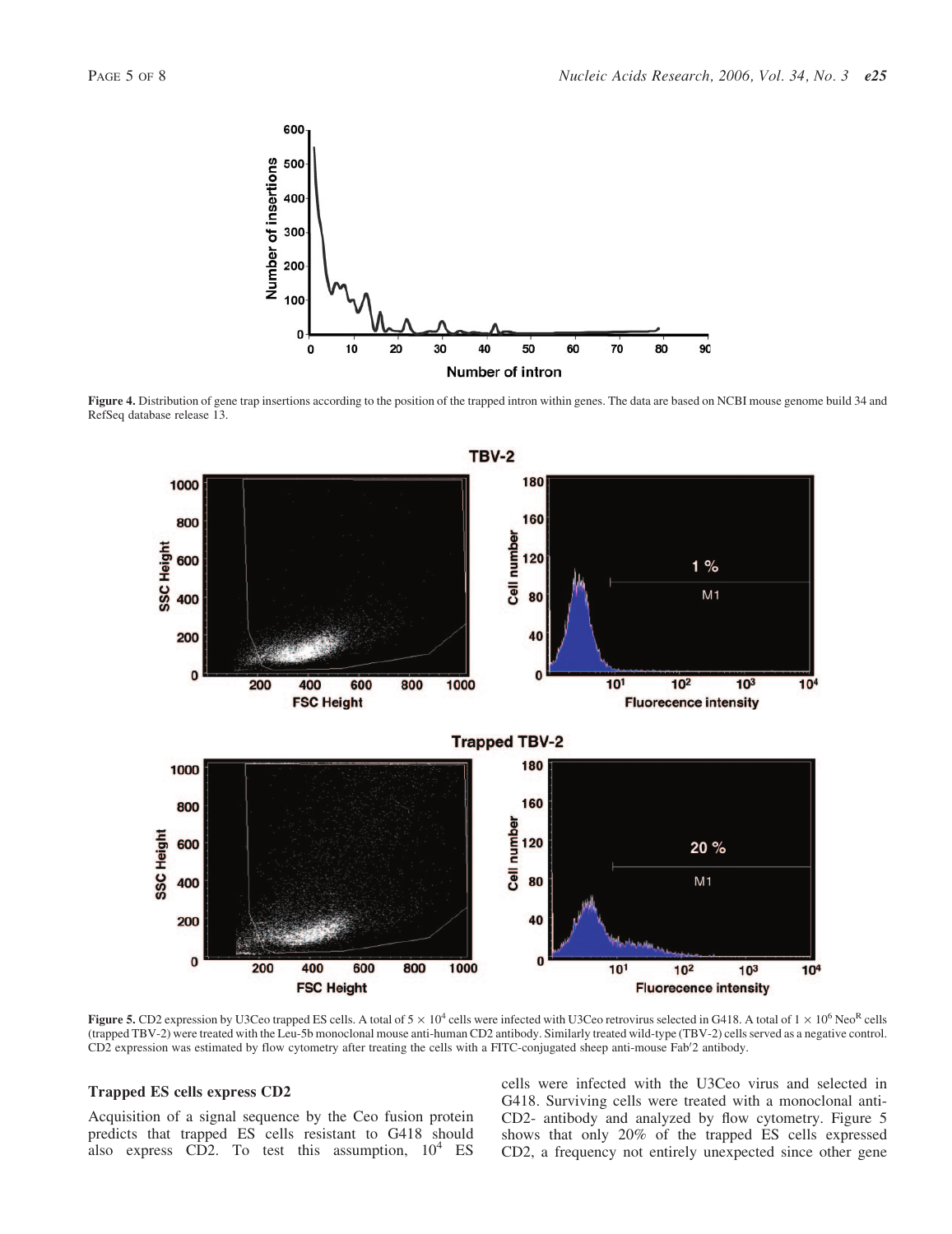trap screens employing the classic  $\beta$ -galactosidase-neomycinphosphotransferase (bgeo) fusion gene yielded similar results. Accordingly, in most screens only about 30% of the cell lines isolated in G418 expressed  $\beta$ -galactosidase ( $\beta$ -gal) (4,16). Collectively, these results indicate that the detection of a reporter protein in the context of a neo fusion requires higher levels of expression than the induction of G418 resistance. Nevertheless, as has been shown previously for  $\beta$ -gal, the CD2 marker may be useful for monitoring gene expression in transgenic mice.

### Secretory traps are highly mutagenic

To test the quality of Ceo trap induced mutations, we selected 10 ES cell lines with insertions in X-chromosomal genes (Table 2). As the parental ES cell line is male derived, these cell lines provided a haploid background for the mutational analysis. As expected, all genes were expressed in ES cells and in each case the trapped cell lines expressed a fusion transcript as a result of splicing the upstream exons to the gene trap cassette (Figure 6A). Quantitative

#### Table 2. List of the used ES cell lines harboring gene trap insertions in X-chromsomal genes

| ES-cell line | Vector            | Gene symbol        | Accession number | Name                                                      | Intron | Captured <sup>a</sup><br>sequence |
|--------------|-------------------|--------------------|------------------|-----------------------------------------------------------|--------|-----------------------------------|
| G024D09      | U3Ceo             | Idh $3g$           | NM 008323        | Isocitrate dehydrogenase 3 (NAD+), gamma                  |        | Mitochondr.                       |
| G047F01      | U3Ce <sub>0</sub> | Tmem <sub>32</sub> | NM 146234        | Transmembrane protein 32                                  |        | Signal                            |
| G049B05      | U3Ceo             | Ndufa1             | NM 019443        | NADH dehydrogenase (ubiquinone) 1 alpha<br>subcomplex, 1  |        | Signal                            |
| G067H01      | U3Ce <sub>0</sub> | 2610529C04Rik      | NM 025952        | RIKEN cDNA 2610529C04 gene                                |        | Signal                            |
| P071A12      | FlipRosaCeo       | Pdha1              | NM 008810        | Pyruvate dehydrogenase E1 alpha 1                         |        | Mitochondr.                       |
| P071D05      | FlipRosaCeo       | Prdx4              | NM 016764        | Peroxiredoxin 4                                           |        | Signal.                           |
| P071F11      | FlipRosaCeo       | Ndufb11            | NM 019435        | NADH dehydrogenase (ubiquinone) 1 beta<br>subcomplex, 11  |        | Signal                            |
| P072A05      | FlipRosaCeo       | Atp6ap2            | NM 027439        | ATPase, H+ transporting, lysosomal accessory<br>protein 2 | 8      | Signal                            |
| P076F03      | FlipRosaCeo       | Gla                | NM 013463        | Galactosidase, alpha                                      |        | Signal                            |
| P086B06      | FlipRosaCeo       | 2610529C04Rik      | NM 025952        | RIKEN cDNA 2610529C04 gene                                |        | Signal                            |

<sup>a</sup> According to SmartP (version 4.1).



Figure 6. Transcriptional analysis of X-linked mutations in trapped ES cell lines. (A) RT–PCR of fusion transcripts induced by the gene trap insertions using trapped gene- and vector- specific primers. M, molecular weight marker (50 bp ladder). (B) Quantitative RT–PCR of wild-type transcripts expressed in the trapped ES cell lines. Gene-specific primers were chosen in exons flanking the insertion sites (Supplementary Table 1 and Supplementary Figure 1). Results are means from three independent experiments ± SD.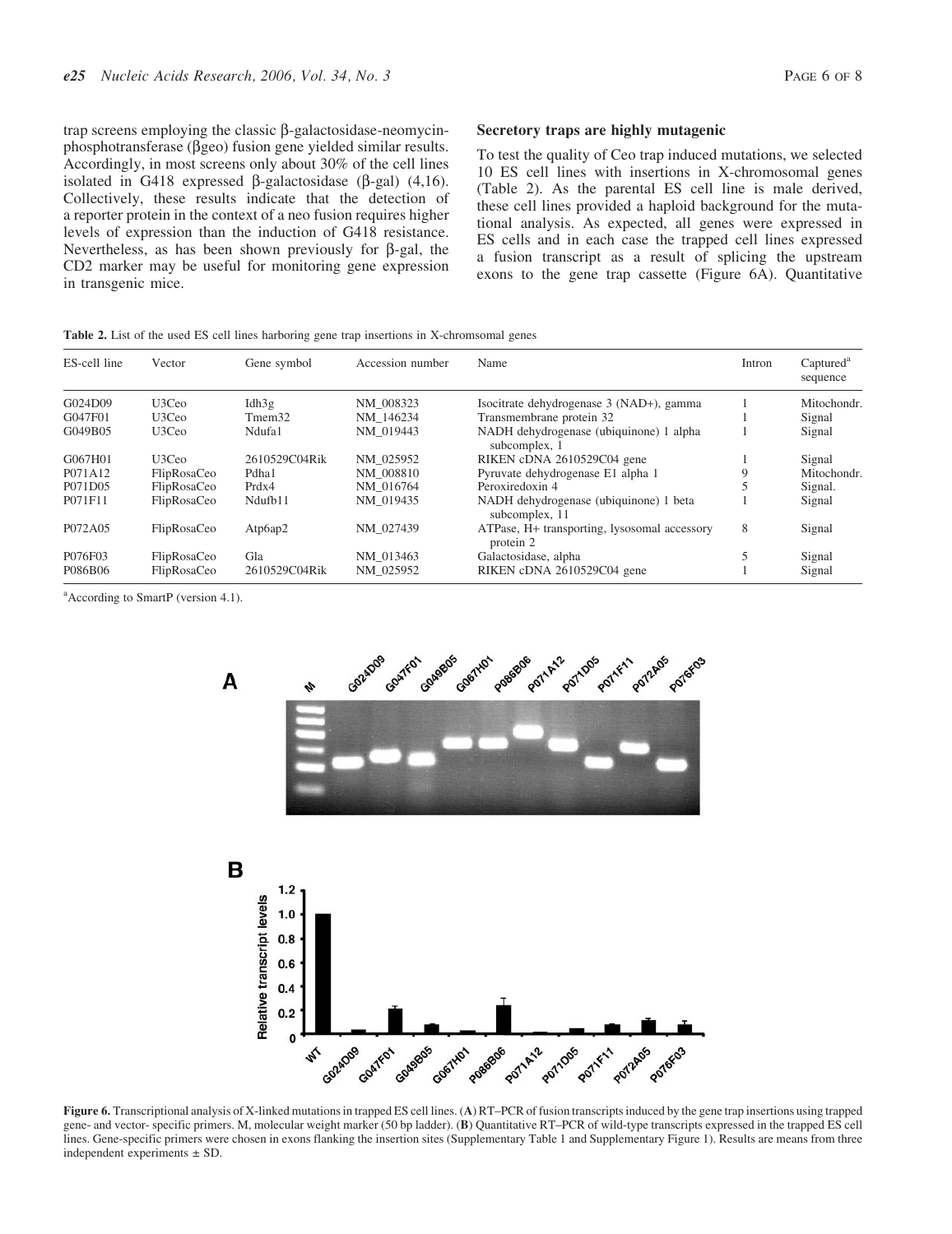(q)PCR analysis (Supplementary Table 1) revealed that in eight cell lines the endogenous transcripts were reduced to about 5% or less of wild-type levels. The residual wild-type gene activity in most of these clones most likely reflects the presence of some contaminating feeder cells. Indeed, as exemplified in Supplementary Figure 1 for the G024D09 and G067H01 cell lines, endogenous transcripts could be reduced further by growing the cells in feederless differentiation cultures. Collectively, the results suggest that in most cases the Ceo trap insertions induce null mutations. However, in two instances the trapped alleles were clearly hypomorphic as they continued to express relatively high levels (>20%) of endogenous transcript (Figure 6). Hypomorphic alleles may also result from insertions into downstream introns: for example in the 8th and 9th intron of the ATPaseH+ transporting, lysosomal accessory protein 2 and the pyruvate dehydrogenase E1 alpha 1 genes, respectively (Supplementary Table 1 and Supplementary Figure 2). In these instances, the truncated endogenous proteins may retain some function. Conversely, such proteins could exert a dominant negative effect.

To investigate this further, we transferred the M076C04 and G033C05 ES cell lines to the mouse germline by blastocyst injection. The M076C04 and G033C05 cell lines contain U3Ceo insertions in the first and 11th intron of the C030019F02Rik and semaphorin-4B genes, respectively (Figure 7A and B, top panels). In both cases, intercrossing F1 heterozygous offspring yielded homozygous offspring at a frequency consistent with a Mendelian inheritance pattern of the disrupted transgenes. As shown in Figure 7, neither of the homozygous F2 mice expressed wild type transcripts, which should be equivalent to a null mutation. However, although the mutated semaphorin-4B protein lost its entire intracellular domain, we cannot exclude the possibility that the truncated protein had retained some residual function. In summary, the mutagenicity of Ceo traps is comparable to that of other gene trap vectors (4,8).

# **DISCUSSION**

In the present study, we have validated a gene trap strategy for inducing genome wide mutations in secretory pathway genes. By employing a CD2/neomycinphosphotransferase fusion gene (Ceo) in a retroviral gene trap vector, we have selected for productive gene trap events that are largely dependent on the acquisition of a signal sequence and/or a transmembrane domain from an endogenous gene. Of the ES cell lines isolated with these gene traps, 80% had insertions in secretory pathway genes. Analysis of several insertions in X-chromosomal genes and the passage of two trapped autosomal genes to the mouse germline revealed that the secretory Ceo traps are highly mutagenic *in vitro* and *in vivo*.

A similar strategy involving gene trap vectors that encode a bgeo fusion protein along with a CD4 transmembrane domain has been used previously to isolate ES cell lines with mutations in secretory genes  $(8)$ . However, the plasmid vectors employed in that screen were not particularly efficient due to a high background of non-productive trapping events. Indeed, <1 in 10 cell lines recovered after electroporation and G418 selection harbored insertions in secretory genes (16),



Figure 7. Secretory gene disruption in transgenic mice. (A) Top: structure of the C030019F02Rik gene as annotated by ENSEMBL and position of the gene trap insertions (arrow). Bottom: northern blot analysis of C030019F02Rik transcripts expressed in homozygous mice. 20 µg total RNAs extracted from the brains of wild type  $(+/+)$  and mutant  $(-/-)$  mice were fractionated on 1% formaldehyde/agarose gels and hybridized to a 32P-labeled full-length C030019F02Rik c-DNA probe. (B) Top: structure of the semaphorin-4B gene as annotated by ENSEMBL and position of the gene trap insertion (arrow). Bottom: RT–PCR of transcripts expressed in wild type (+/+) and homozygous mutant  $(-/-)$  embryos using primers complementary to the 11th and 14th exon of the semaphorin-4B gene. M, molecular weight marker (smart ladder).

a frequency almost an order of magnitude below that achieved by the current vectors. While the reasons for the different trapping efficiencies are not entirely clear, two factors could have played a crucial role in generating the nonproductive trapping events. First,  $\beta$ geo is about three times larger than Ceo and is likely to be less stable in combination with a signal sequence. Second, plasmid vectors delivered by electroporation are sensitive to nucleases and undergo truncations that may lead to improper splicing (16). Moreover, unlike the retroviruses, plasmid vectors can induce deletions within the target DNA. Nevertheless, the secretory plasmid traps were used by the BayGenomics consortium to assemble a library of  $\sim$ 1200 ES cell lines with mutations in secretory genes (3) [\(http://baygenomics.ucsf.edu](http://baygenomics.ucsf.edu)). Of the  $\sim$ 400 unique genes trapped, 159 overlap with the Ceo library. By adding the BayGenomics effort to the 717 unique genes trapped in this screen, a total of 958 different genes were trapped in the public domain, corresponding to  $\sim 10\%$  of all secretory genes predicted by the ENSEMBL database. Most importantly, 525 (55%) of these genes have not been previously trapped by conventional strategies, indicating that secretory and conventional strategies are complementary. All trapped